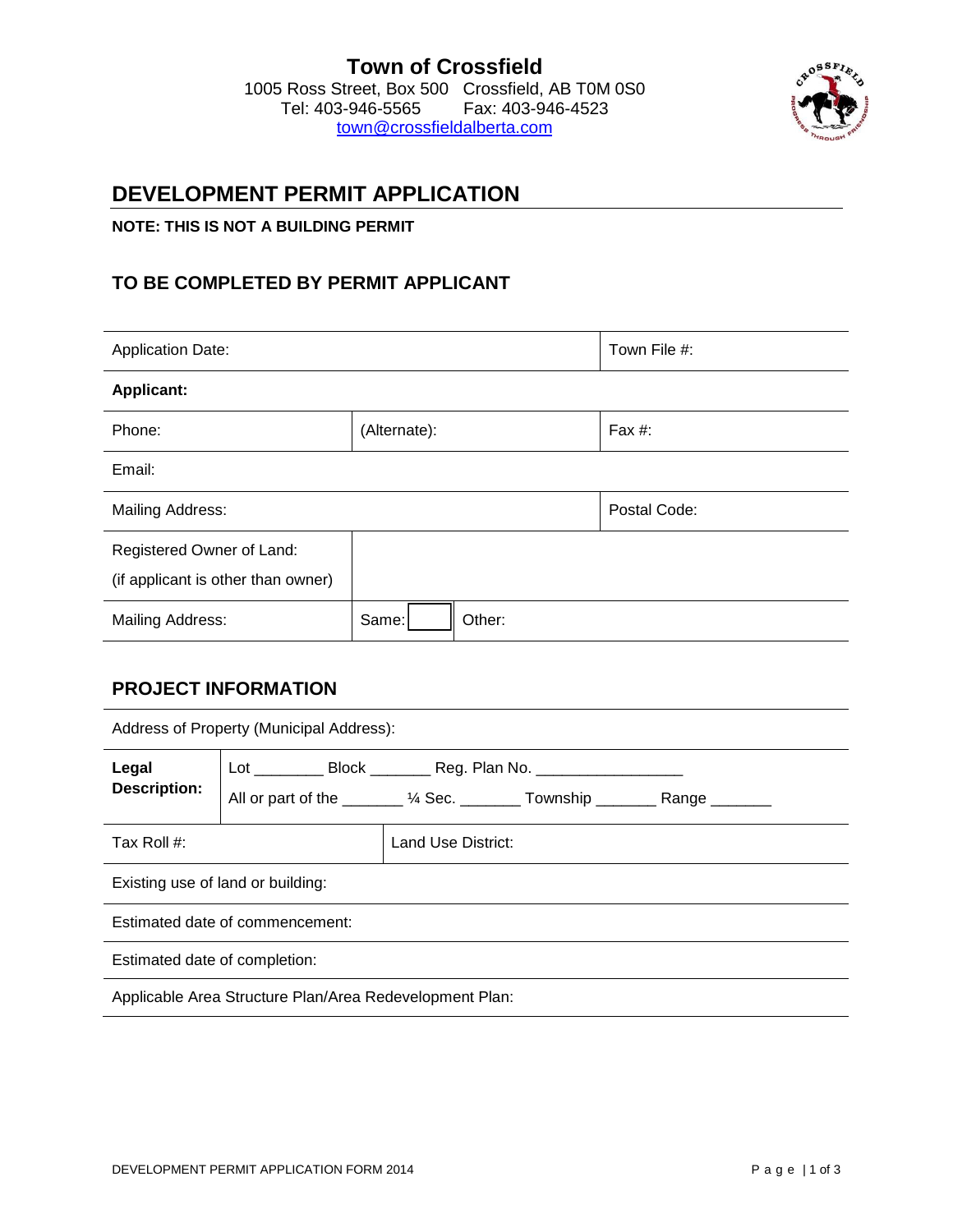## **TYPE OF PROJECT:**

Construction/addition/renovation *(see section below)*

New business in existing building or change of use *(see section below)*

Bylaw Relaxation/Variance

Fence Permit

Shed/garage permit. Size of garage shed: \_\_\_\_\_\_\_\_\_\_\_\_\_\_\_\_\_\_\_\_\_\_\_\_\_\_\_\_

Sign permit

## **DESCRIPTION OF THE PROPOSED BUSINESS OPERATIONS/WORK**

*(Describe in as much detail as possible what the proposed business operations are including, any construction or altered with the site, storage, parking etc.):*

# **CONSTRUCTION / ADDITION / RENOVATION NEW BUSINESS IN EXISTING BUSINESS (CHANGE OF USE)**

| Proposed Setbacks:<br>Front: _______________ Left Side: _____________ | No. of employees: _____________<br>No. of parking spaces provided: _____________ |
|-----------------------------------------------------------------------|----------------------------------------------------------------------------------|
| Area of site: ____________ Area of Building: _________                | Hours of operation: _____________                                                |
| % of site coverage for Principal Building: ________                   | Days of operation: <u>_________________</u>                                      |
| Height of Building: ____________<br>No. of Parking                    | Garbage container on site: Yes/No                                                |
| Stalls provided (off street): __________                              | Hazardous material on site: Yes/No (if yes please                                |
| No. of loading stalls: ___________                                    |                                                                                  |
| Garbage container on site: yes/no                                     |                                                                                  |
| Color Scheme: ______________________________                          |                                                                                  |